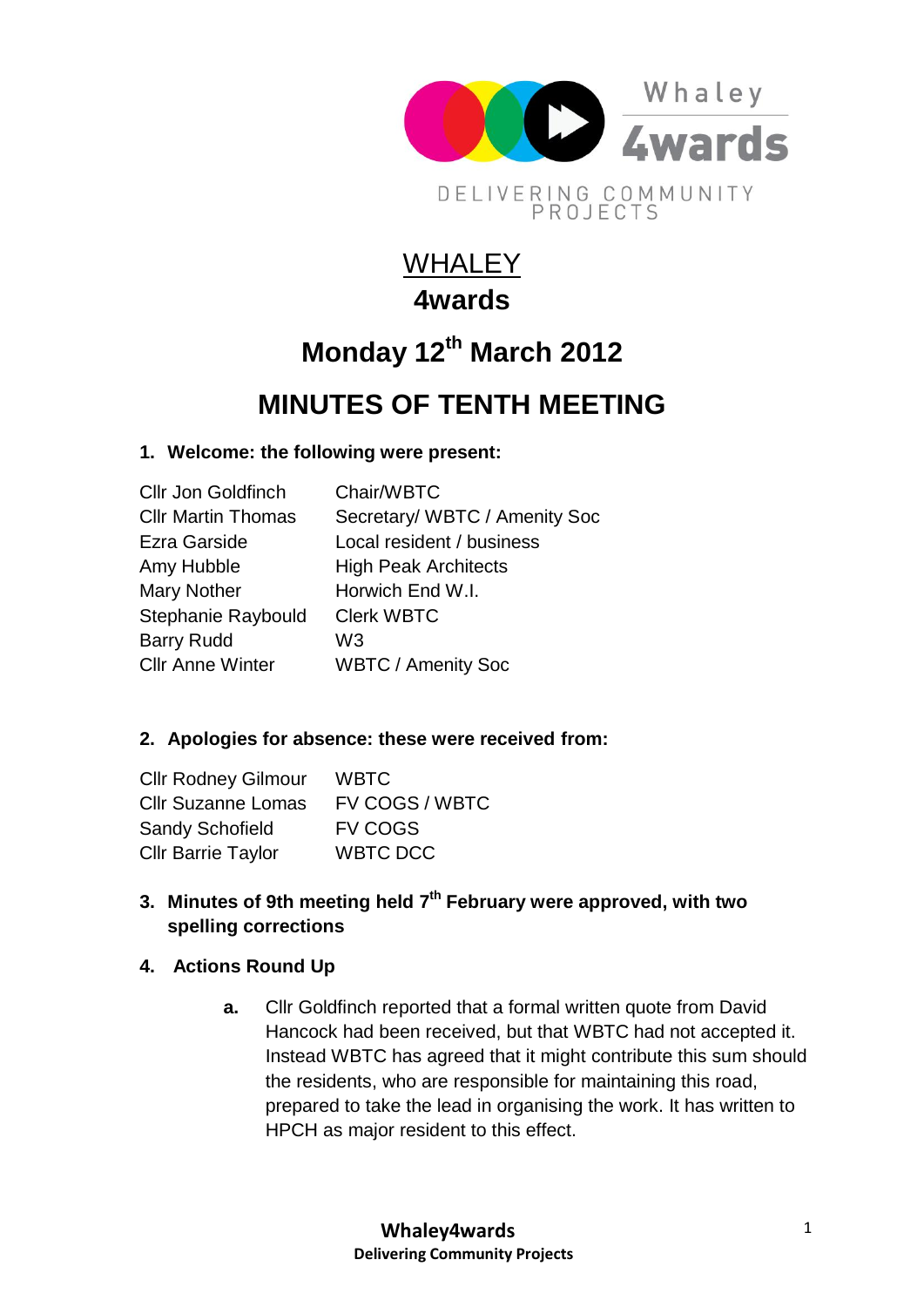

- **b.** Re the redecoration of the Football Pavilion, Cllr Goldfinch has found a suitable wood stain. The work will take place just after Easter.
- **c.** Action c/fwd to write to Alan Harrison re Street Furniture, once Cllr Thomas has completed photographing the former. [Some old benches will be released from the memorial park].
- **d.** Cllr Taylor and Cllr Swift are going to attend to the pruning of the Coronation Rowans once permission obtained from British Waterways.
- **e.** Action c/fwd Cllr Thomas to write seeking Flower Tub sponsorship.
- **f.** Jerome Jarvis has met with Stephanie Raybould to discuss suitable map for the Display Board.
- **g.** Regarding replacing the coronation rowans, a meeting took place on 13 Feb 12 with British Waterways. BW is in the process of making good the TSW for use as an operational maintenance depot. Messing facilities are being installed and the building made watertight. BW is eager to have local community groups adopt a section of towpath and they will provide tools for maintenance, as well as training. It was agreed that W4w will support W3 in this idea. Barry Rudd will raise this with BW, and see if the canal basin and trees can be included.
- **h.** Action c/fwd on ways of involving the schools in the choice of replacement tree - Cllr Gilmour will develop his suggestions for the next meeting.
- **i.** Regarding the surplus skate park equipment, Ezra Garside suggested we advise Disley PC and advertise in DALC's newsletters. (Note: since sold on eBay for £1075, and will be picked up w/e 07/04/12).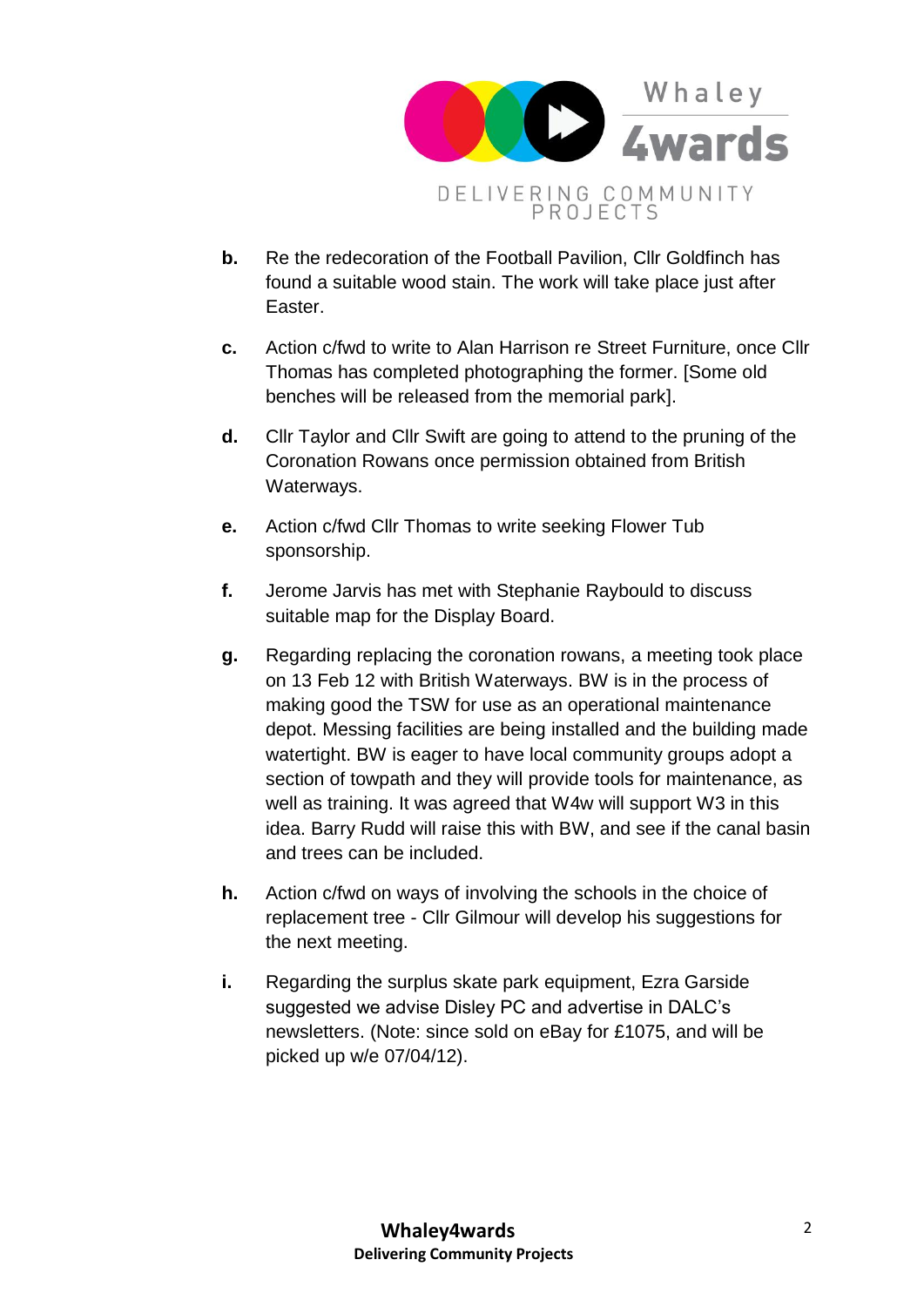

- **5.** Community Information Point
	- **a.** Regarding the Red Tele Box, Garie Bevan has commenced restoration work, with Barry Rudd and Cllr Goldfinch having previously removed the old glazing (with some difficulty).
	- **b.** The next stage of this project requires a design / revised layout for the bottom lhs corner of the station car park, and Amy Hubble offered to meet with Stephanie Raybould to progress this.
	- **c.** Cllr Goldfinch will agree with Garie Bevan what happens to the box after his restoration work is complete.
	- **d.** Thought needs now to be given to the interior design of the box.
	- **e.** Barry Rudd reported that he has the restoration of the wooden door of the phone box is in hand.

#### **6. Waymarkers to Shallcross Incline**

- **a.** Cllr Thomas circulated a paper showing the proposed location of 12 waymarker signs; five on posts anf seven on masonry. This plan was approved.
- **b.** The type of Waymarkers being proposed are 'Flexmarkers' from Brissco (<http://brissco.com/waymarkers.shtml>) – yellow arrows with roundel showing the coat of arms of C&HPR.
- **c.** It was agreed to refer to this route as the 'Shallcross Trail'. This text will be shown above the arrow.
- **d.** Mary Nother circulated a draft of a leaflet describing the features on the route of the trail (the incline itself and onward routes to Fernilee / Taxal will be future projects). It was agreed that Mary Nother will get a quote from Peartree Print to reproduce these on stiff paper as a leaflet.
- **e.** Estimates from Drinkwaters for the posts (£230) & David Corke (£380)were approved, and will be tabled at the next meeting of WBTC, along with that from Brissco.
- **f.** It was proposed that a bench be procured for locating half way up the incline.